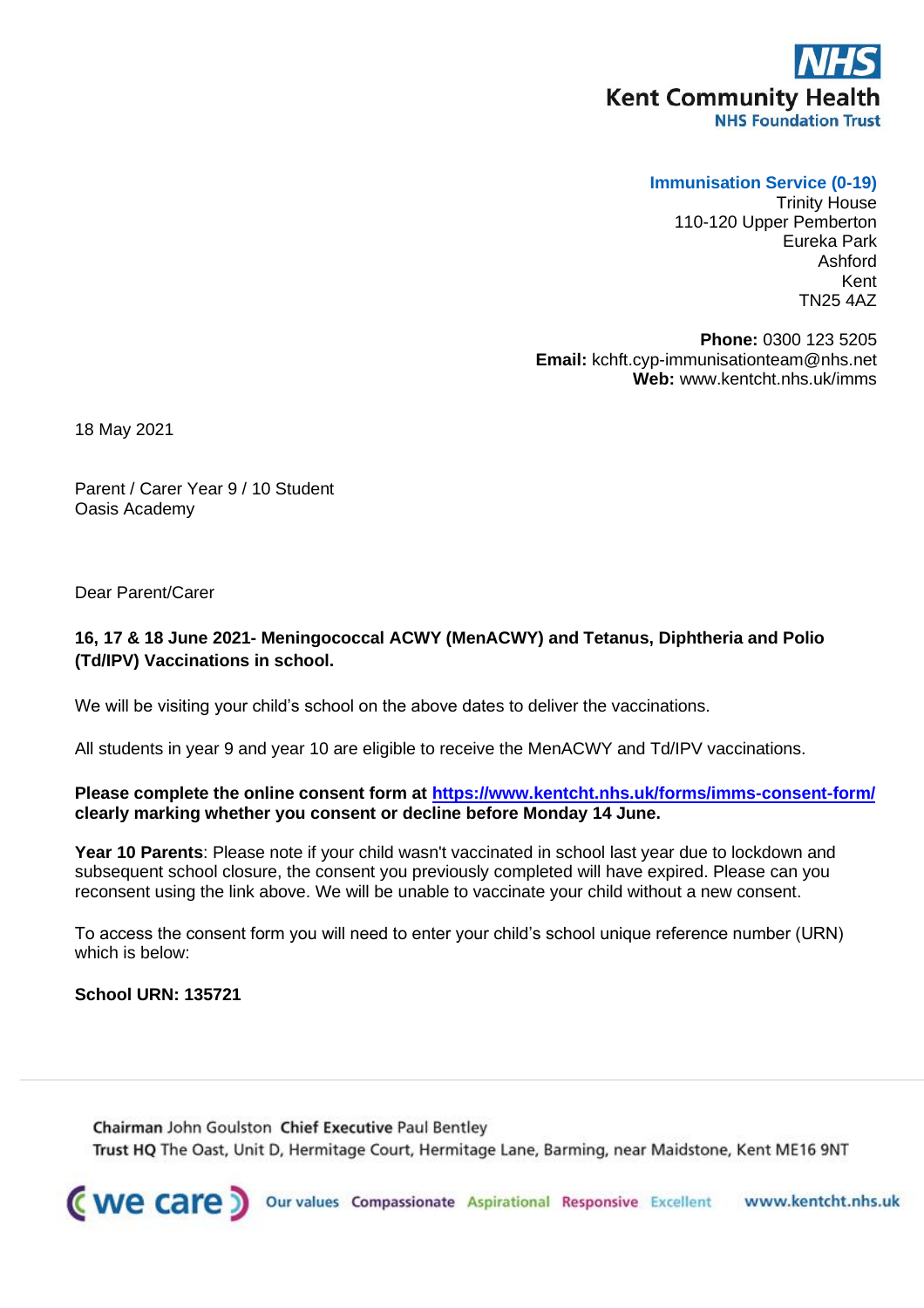

**When accessing the form online please select the MenACWY,Td/IPV tab as shown below**

**If your child has since received either of these vaccinations at a GP or other healthcare setting, please let us know as soon as possible so we can update our records by emailing kchft.cypimmunisationteam@nhs.net.**

**MenACWY** vaccination helps to protect your child against four types of meningococcal bacteria (groups A, C, W and Y) that can cause meningitis (inflammation of the lining of the brain) and sepsis (blood poisoning) and can kill. Cases of meningococcal W disease ("MenW") in England have increased significantly in recent years.

**Tetanus** is a painful disease affecting the nervous system which can lead to muscle spasms, cause breathing problems and can kill. It is caused when germs in soil and manure get into the body through open cuts and wounds, it cannot be passed from person to person.

**Diphtheria** is a serious disease that usually begins with a sore throat and can quickly lead to breathing problems. It can damage the heart and nervous system, it can kill.

**Polio** is a virus that attacks the nervous system which can cause permanent paralysis of the muscles. If it affects the chest muscles or the brain, it can kill.

Please note we will continue to invite your child to be vaccinated unless we hear from you, this may mean that one of our team calls you to obtain verbal consent over the phone. Please ensure that your contact information on the consent form is up to date and always ensure you notify your GP of any changes to your address and phone number.

A young person can consent to having an immunisation if our team believes they are able to do so. For more information about consent please go to: [www.nhs.uk/chq/pages/900.aspx](http://www.nhs.uk/chq/pages/900.aspx)

If you need more information, would like paper copies of the information leaflets or would like to speak with a member of the team, please email: [kchft.cyp-immunisationteam@nhs.net](mailto:kchft.cyp-immunisationteam@nhs.net) or phone: 0300 123 5205.